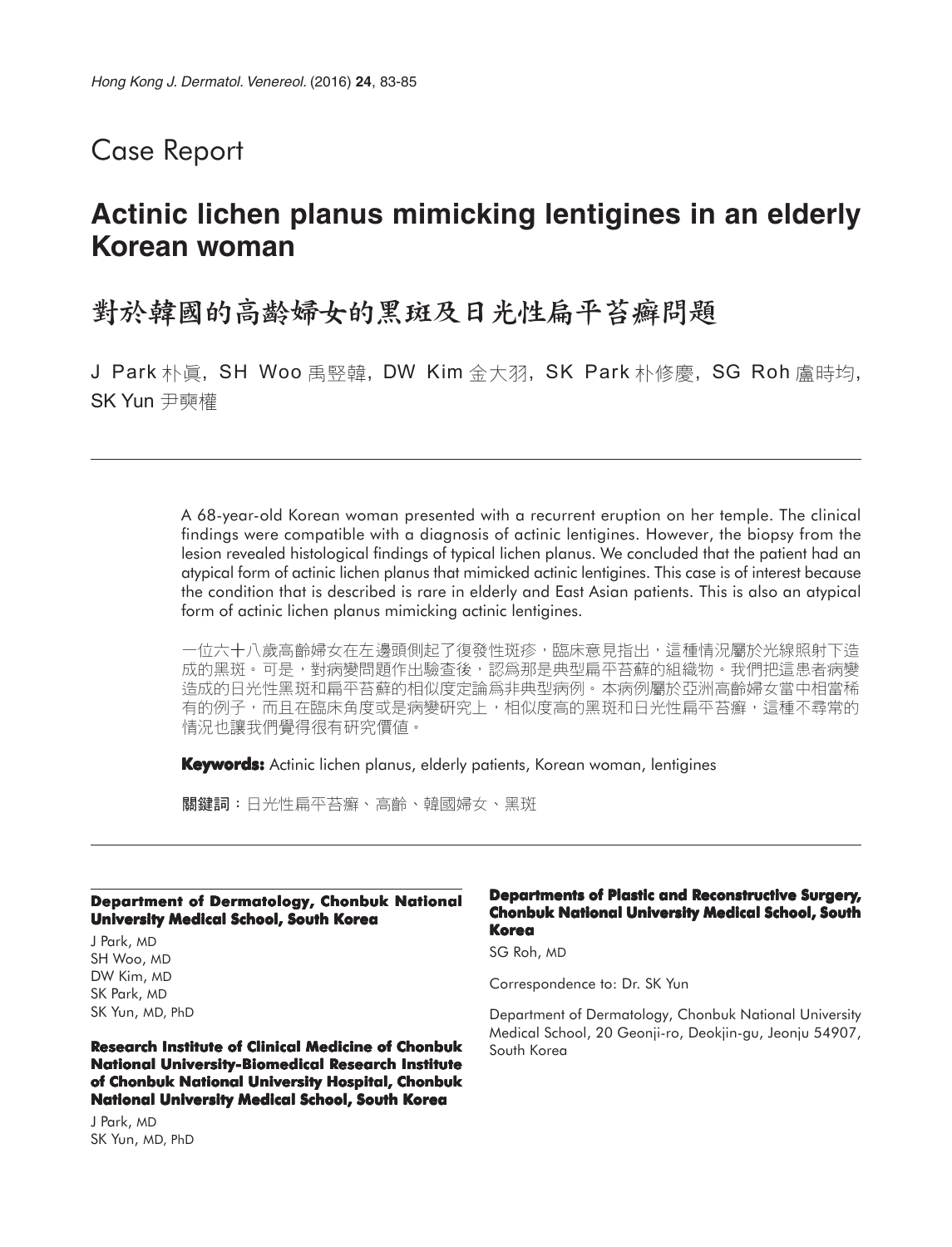## **Introduction**

Actinic lichen planus (ALP) is a rare photosensitive variant of lichen planus that is characterised by well-defined annular or discoid patches with deeply hyperpigmented centres that are surrounded by a striking hypopigmented zone. This condition can occur on exposed skin, and is commonly observed on the face.<sup>1</sup> ALP primarily affects Middle Eastern children and young adults in the spring and summer, and it has never been reported in elderly patients. This condition is also rare in the East Asian population, and only one case has been reported.2,3 This case report describes an elderly East Asian woman that was diagnosed with ALP that presented as an actinic lentigo.

### **Case report report**

A 68-year-old Korean woman was referred to our dermatology clinic in September 2011 because of a recurrent eruption on her temple. The eruption first appeared in the spring of 2010 after mountain climbing and resolved spontaneously within a couple of months. The eruption reappeared in March 2011, and gradually worsened. The patient had no history of any contact with or intake of any drugs and denied use of any perfume.

The eruption was distributed only on the left temple, with pigmented irregular macular lesions arranged in a confluent pattern, and there was no indication of a halo of hypopigmentation. Based on these characteristics, the lesions were clinically diagnosed as actinic lentigines (Figure 1). There were no nail changes or mucosal involvement. Laboratory tests were within normal limits. Hepatitis B and C serology was negative. Skin biopsy showed focal basal liquefaction, a distinct presence of lichenoid-type infiltrates of lymphocytes and histiocytes, and pigmentary incontinence in the upper dermis. In addition, Civatte bodies, spongiosis, and prominent clefting at the dermo-epidermal junction were noted (Figure 2). Direct immunofluorescence of the skin

lesions was negative. The patient refused to allow a minimal erythema dose to be determined. Therefore, we concluded that the patient had an atypical form of ALP that mimicked actinic lentigines based on the distribution of the eruptions, which were only observed on areas that were exposed to sunlight, and histological findings of typical lichen planus.

### **Discussion**

Virtually all cases of ALP occur in young individuals of Middle Eastern, East African, or Indian descent, with very few cases reported in southern European Caucasians or East Asians.3,4 Although our case demonstrated the characteristic histopathological findings of ALP, its development in an elderly East



**Figure 1.** Well-defined brown macular lesions on the left temple.